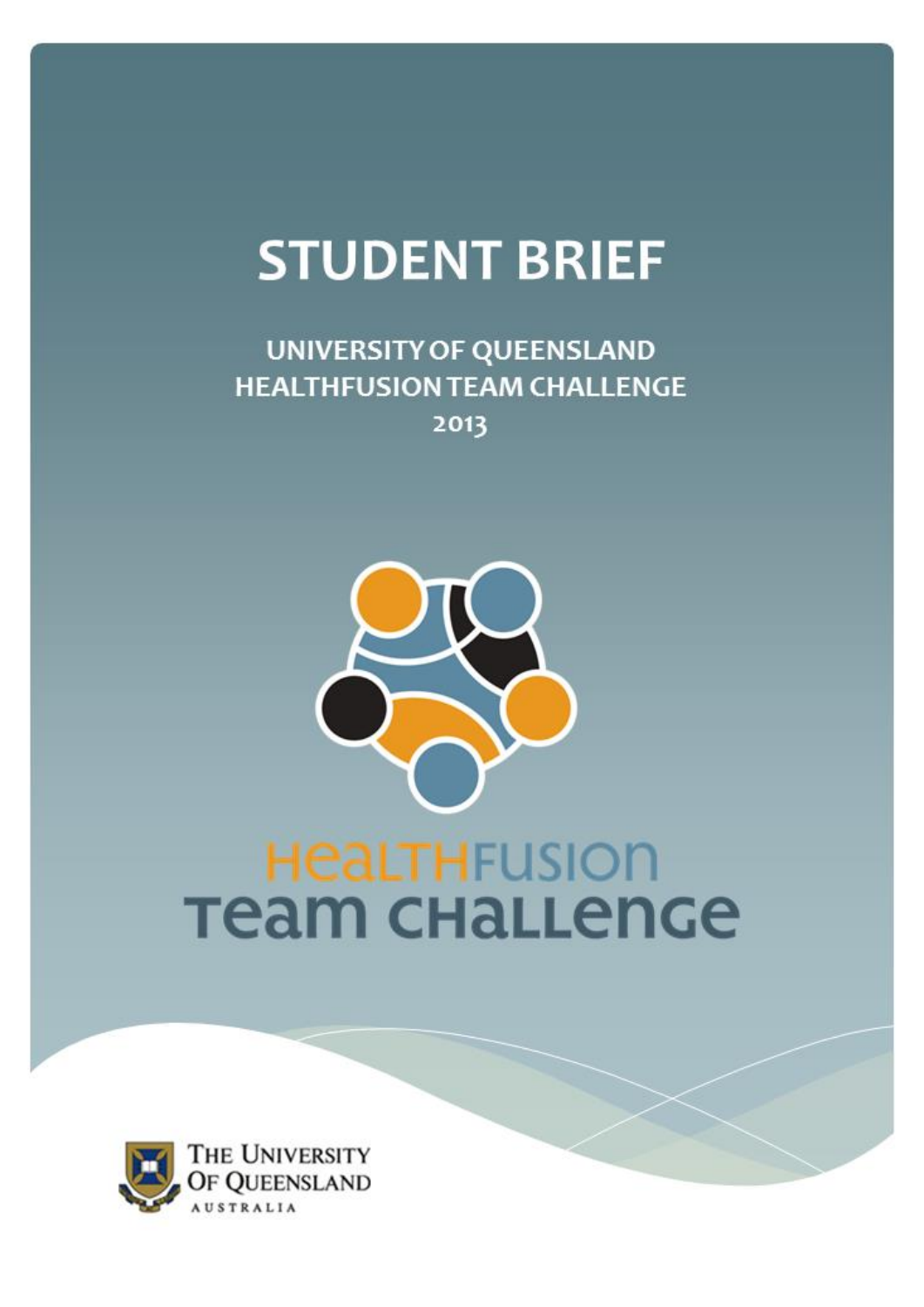

The best health outcomes for the many and increasing number of people with complex or chronic healthcare needs often depends on effective teamwork and collaboration between various healthcare professionals with different skills and knowledge. The HFTC aims to develop this important capability prior to graduation in a way that is transformative, authentic, and fun.

The HFTC is an extracurricular competition for final year students from the health professions. It provides students with an opportunity to demonstrate their expertise in teamwork and collaboration as they develop a management plan for a client with complex health needs. There is a four week preparation period, during which students will be asked to produce a short video outlining their management package. Teams will also meet at the end of this period for a half day of teambased activities designed to test their overall collaboration and communication skills. Based on these two assessment items, the HFTC Judging panel will select one team to represent The University of Queensland (UQ) at the Trans-Tasman HealthFusion Team Challenge (TT HFTC).

Pioneered by academics from the University of British Columbia over 25 years ago, the Health Care Team Challenge was brought to Australia and developed by academics at The University of Queensland under the name of *HealthFusion*. The University of Queensland was the first university in Australia to host a Health Care Team Challenge with its pilot event in 2007. In 2009, the HFTC Team launched the inaugural Annual National HealthFusion Team Challenge (Oz HFTC) in front a large audience. In 2012, the HFTC welcomed two teams from New Zealand for the first time and the Oz HFTC became the Trans-Tasman HFTC. The TT HFTC is HealthFusion's flagship event and attracts the best interprofessional student teams from across Australasia to compete.

In 2010, the HFTC launched its new digital format event at UQ and in 2012, the UQ HFTC introduced the afternoon of team-based activities, the UQ HFTC Activities Day. This year the Activities Day will take place on **Friday 26 July 2013**. The team with the best overall performance from the UQ HFTC will go on to compete in the **Trans-Tasman HFTC on Friday 30 August 2013**.

## **Reasons to Participate**

- **EX** Opportunity to meet and work with students from other disciplines.
- Opportunity to represent your profession and test your expertise.
- Improve your communication, teamwork and clinical skills in addition to expanding your professional knowledge.
- Form lasting networks with a cohort of future leaders in health care, practitioners and potential employers.
- Recognition for participating in an internationally recognised event.
- Opportunity to join a range of interprofessional education networks including the HFTC Alumni Network.
- **EX** Certificate of participation for your resume.
- Prizes for the winning team and loads of kudos.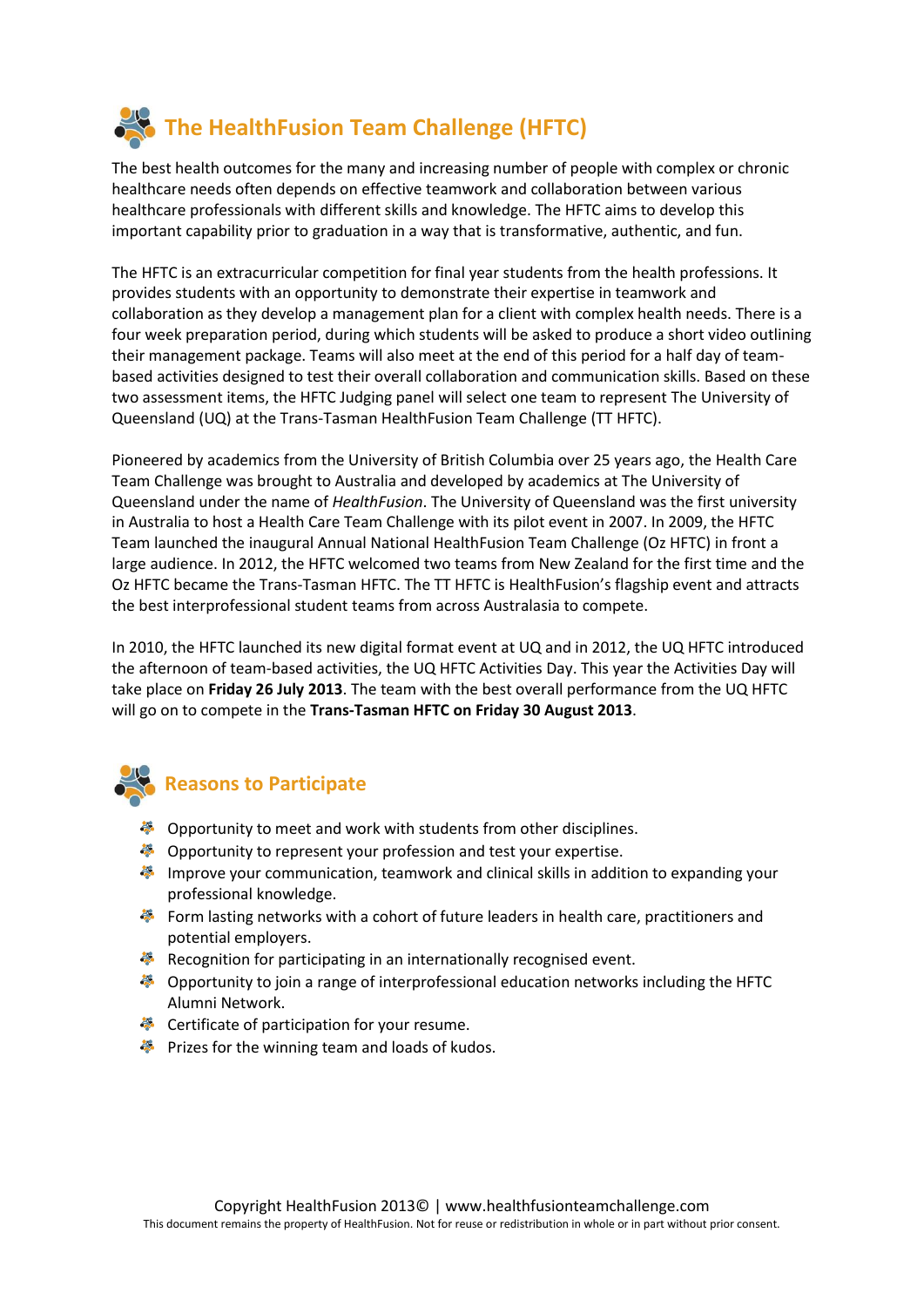

Students work in teams of 4-6 people from across the health professions to prepare a patient management package in response to a complex case study. These teams are assigned randomly by the HFTC Project Team. As part of the UQ HFTC each team must film a 4 minute video of their management plan and submit it to the HFTC Project Team for adjudication by a panel of external judges. Full details on how to submit, time allowances, formats and helpful hints for making your video can be found in the attached documents.

Each team uploads their video to YouTube so the remote HFTC Judging Panel can review each submission and mark it against a set of criteria. Teams then meet on **Friday 26 July 2013** to compete in a series of team-based activities designed to test their collaboration and communication skills. The best overall team performance automatically moves on to represent UQ at the TT HFTC in August.

Past students involved in the challenge have indicated that an average of 8-10 hours was spent in preparation of the management plan. This included team meetings, home preparation and independent research. We anticipate an additional 8-10 hours of work to complete the team video depending on the complexity and level of technical expertise. This may vary per team depending on your personal situation.

Each student receives a registration pack (see attached) when they enrol in the HFTC. This pack contains a registration form, research consent form, media release form and tips for completing your video. Each student is required to complete these forms as part of their enrolment. See the section on Registration below for more information.



Student teams are formed of 4-6 students from a range of health professions. All health disciplines are welcome to become involved. Examples of some of the health professionals involved in the past include Audiology, Dietetics, Dentistry, Exercise Physiology, Medicine, Midwifery, Nursing, Occupational Therapy, Paramedic Science, Pharmacy, Physiotherapy, Psychology, Social Work and Speech Pathology. New professions are added each year. No team may contain more than one representative of any one profession.

All students that wish to participate in the HFTC must be enrolled in a health science course or degree in the same calendar year as the competition they wish to participate in. Students that have graduated previous to the current year and have entered into full time employment or are currently enrolled in a pre-registration program are not eligible to compete. Due to the complexity of the material covered in the HFTC, students participating in the event should be in their senior years of undergraduate study with the following exceptions:

- Graduate Entry Masters students are eligible to participate.
- **Psychology students enrolled in up to their second year of clinical masters or doctorate** program are eligible to participate.

**IMPORTANT:** In signing the attached registration and consent forms, students confirm they are aware of the information stated above and conform to the rules of eligibility for the HFTC. Contact [hctc@uq.edu.au](mailto:hctc@uq.edu.au) immediately if you have any questions about your eligibility.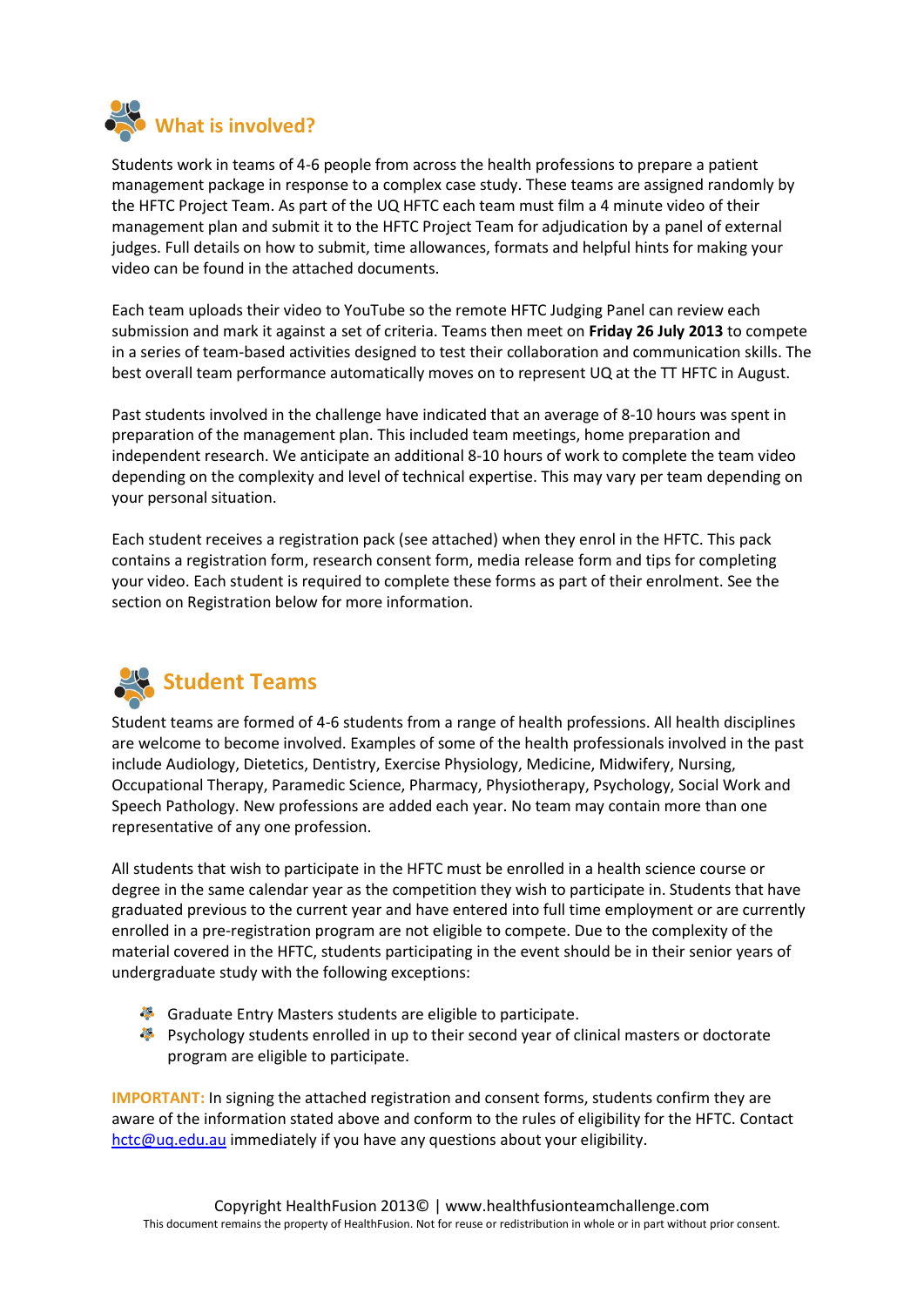

Every student participating in the HFTC is required to register as part of their enrolment. Your registration pack comprises your registration form, research consent form and media release form. This pack also includes important information that is required for effective communication and organisation of the event, as well as confirming eligibility. It is important that you note an active email address when you register as email is the HFTC's main method of communication. Forms should be legibly filled in by hand and sent as a scanned email attachment. A photograph or photoscan (using an app, eg Genius Scan) of your form is acceptable if it is completely legible. Completed registration packs should be emailed to hctc@uq.edu.au by **Friday 21 June 2013.**



## **Methods for Communication**

To facilitate the smooth transfer of information and resources, the HFTC Project Team recommends the following steps be completed before competition begins.

- **Students should ensure the email address noted in their registration form is correct and check it regularly during competition for updates**. The addressed noted on this form will be the HFTC's main avenue of communication.
- **Students must register their details on the HFTC website**

(www.healthfusionteamchallenge.com). This website will host important information such as the clinical case study, forms and information briefs in a member's only section. Access to this section is granted to those enrolled and eligible to participate in the competition. You can register via the website's "Register Your Interest" link and clicking "Registering for the 2013 UQ HFTC".

**Students are encouraged to install Dropbox (www.dropbox.com) to their computers**. The HFTC will provide an individual Dropbox folder to each team participating in the HFTC so that they may upload a copy of their submission video in case their video fails to upload to YouTube.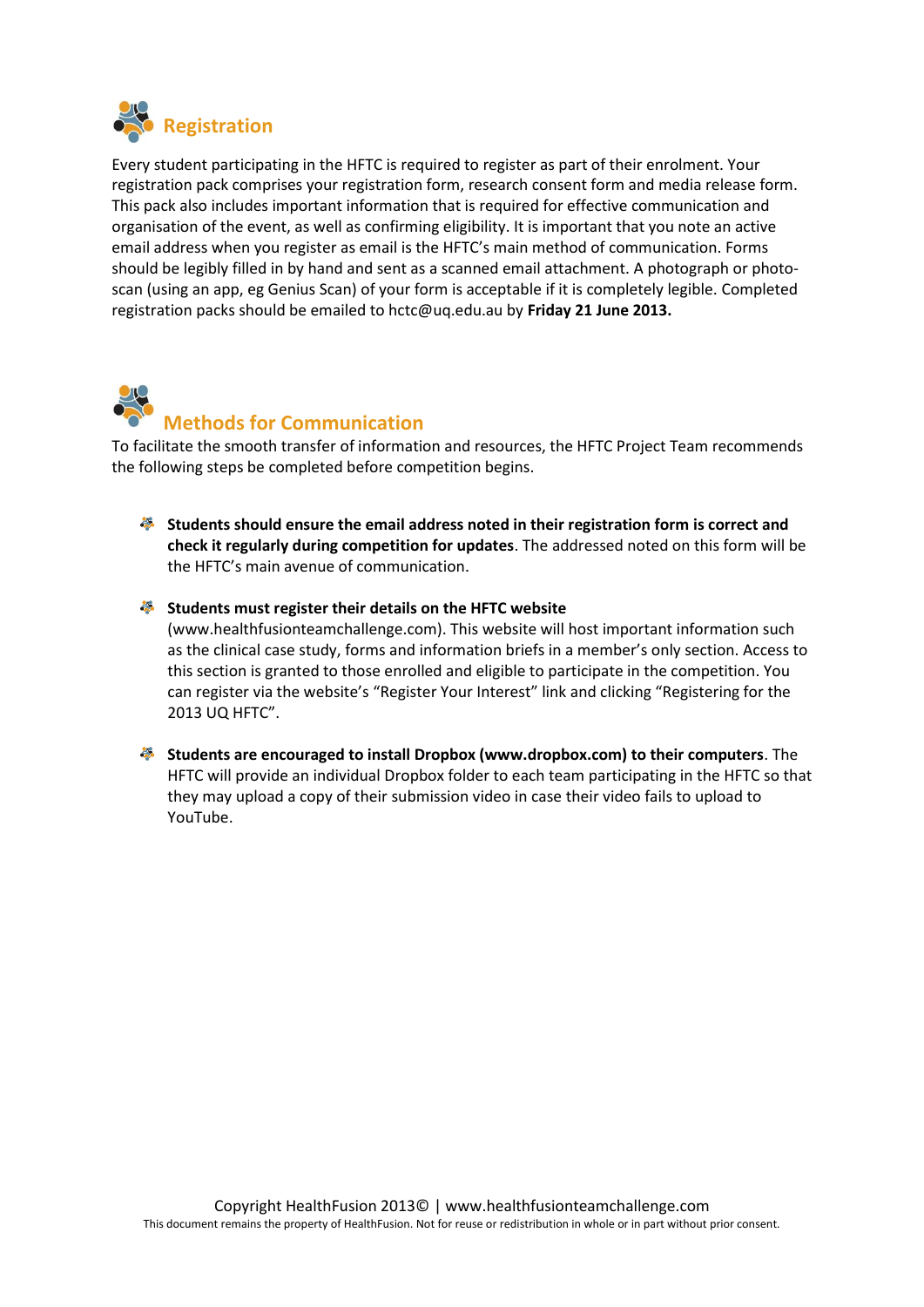

## **Commitments Associated with Participation**

By registering for the HFTC, students commit to:

- Working in their teams in an extracurricular format to develop and produce a management plan in response to the case study provided.
- Submitting a team management plan video by the deadline provided and in the format required.
- Attending the HFTC Activities Day.

The formal commitments associated with participation in the UQ HFTC are expressed in the table below.

| <b>Commitment</b>                                              | <b>Due Date</b>  | <b>Status</b>   |
|----------------------------------------------------------------|------------------|-----------------|
| Registration on the HFTC website via the HFTC "Register your   | COB Friday 14    | Required by all |
| Interest" tab to gain access to exclusive UQ HFTC              | <b>June 2013</b> | participating.  |
| Submission of all registration forms. Forms should be          | COB Friday 21    | Required by all |
| submitted directly to <b>hctc@uq.edu.au</b> .                  | June 2013        | participating.  |
| Completion of the 'Interprofessional Socialisation and Valuing | 10 June $-27$    | Voluntary       |
| Scale" before participation in UQ HFTC. This is part of the    | <b>June 2013</b> | (online survey) |
| formal evaluation of the event.                                |                  |                 |
| Work in teams to prepare a management package and four         | $28$ June $-23$  | Required by all |
| minute video in response to the case study.                    | <b>July 2013</b> | participating.  |
| Upload of team video submission to YouTube. It is advisable to | Tuesday 23 July  | Required by all |
| upload a copy to the team's individual Dropbox folder just in  | 5pm              | participating.  |
| case. Please send a copy of your YouTube link to               |                  |                 |
| hctc@uq.edu.au by the due date.                                |                  |                 |
| Team Activities Day. Venue TBC. Please check the HFTC website  | Friday 26 July   | Required by all |
| for more information.                                          | 2013             | participating.  |
|                                                                | $1pm-4pm$        |                 |
| Completion of the "Interprofessional Socialisation and Valuing | $26$ July $- 12$ | Voluntary       |
| Scale" after participation in the UQ HFTC. This is part of the | August 2013      | (online survey) |
| formal evaluation of the event.                                |                  |                 |



## **Team preparation of the Management Plans**

Student teams will be given access to the clinical case four weeks prior to the event day on **Friday 28 June, 2013**. The clinical case will include any digital and paper-based extensions and made available on the UQ HFTC website member's only section (www.healthfusionteamchallenge.com). Each team should download the case, meet with their team members to address any pertinent issues and prepare to present their management plan. Students are mostly in the final year of their training and may be on fieldwork (block prac) so all meetings are extracurricular and will be arranged at the discretion of each individual team.



Team Mentors are designated members from the university academic representatives panel allocated to each team competing in the HFTC to help guide and motivate them in the lead-up to event day. Each team will have one Mentor randomly allocated to them and these mentors have offered their time on an extra-curricular basis. Team Mentors will work with students to maximise their abilities to work effectively as a team and offer advice on how best to proceed in difficult circumstances. It is not up to the Team Mentors to direct their HFTC team. However, if a team finds

Copyright HealthFusion 2013© | www.healthfusionteamchallenge.com This document remains the property of HealthFusion. Not for reuse or redistribution in whole or in part without prior consent.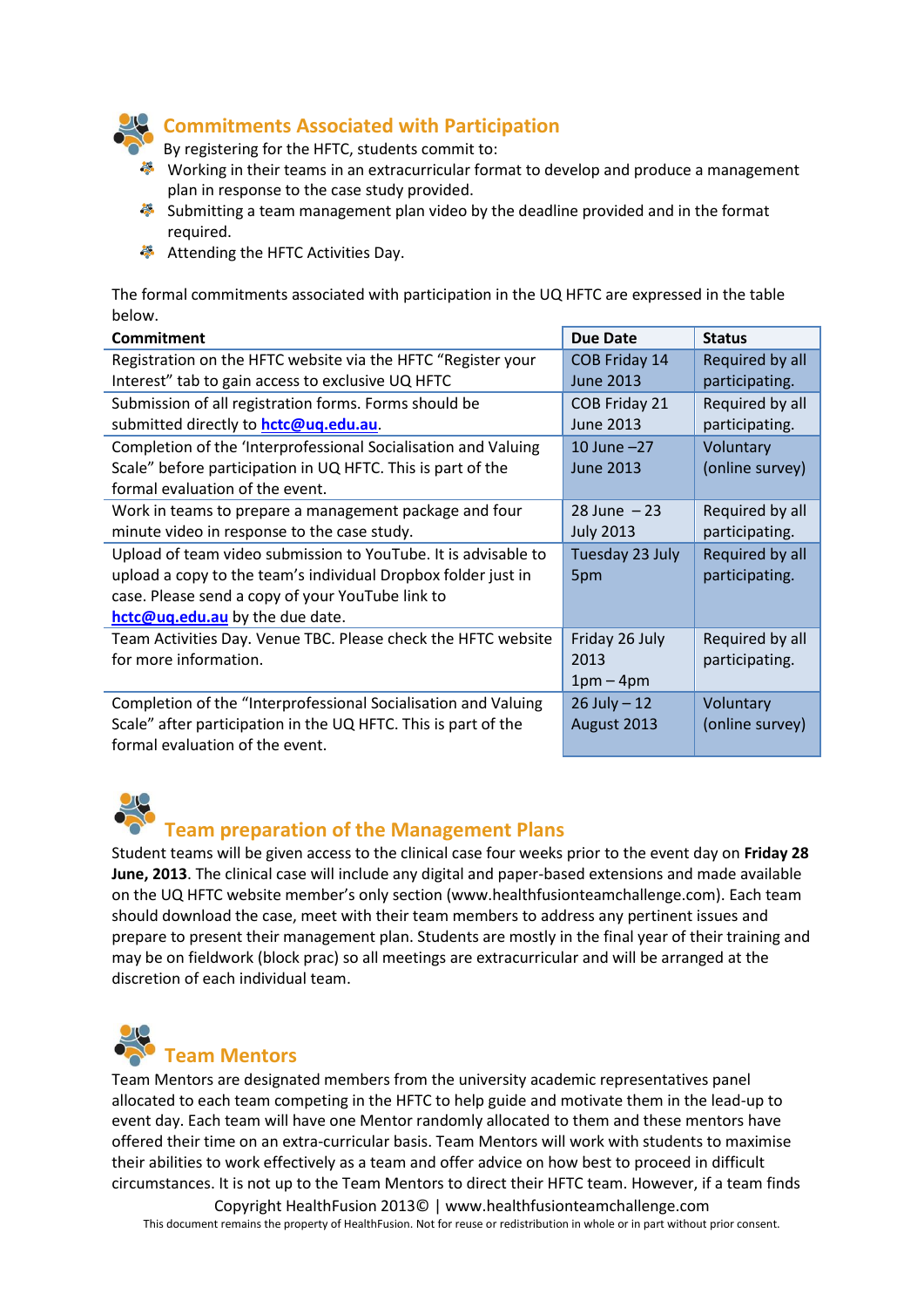they are not working effectively together, the Team Mentor may get in touch to offer advice on how to resolve any issues. Team Mentors are advised not to coach teams and will offer no assistance to teams that may give them an unfair advantage on event day.

## **Profession Mentors**

Profession mentors are available to all student teams for consultation on specific issues regarding the clinical case throughout the preparation period. These mentors are professionals in the community and will be available to respond to up to **three specific questions** that you cannot problem-solve within your team. Mentors from all professional disciplines may not be provided. If you require assistance from a specific health professional that is not listed as a mentor, it is up to your team to source the required information independently. A list of the Professional Mentors for this year can be found online in the UQ HFTC Member's section on the HFTC website.

## **Guideline for Preparation**

It is recommended that each team identifies pertinent issues of the case that are present or *that might emerge* over the time frame in four main areas. These areas are:

- Body structures and functions
- Activity and participation
- $\clubsuit$  Contextual factors Environmental and Personal factors
- **※** Ethical practice

It is also recommended that teams reflect on the challenges they faced in implementing a team approach and ask themselves the following questions:

- What was one highlight, one challenge & solution your team faced during your preparation and presentation?
- What were the priorities of each individual profession and what were the top priorities for you as a team?
- What are the things you had to give up as an individual profession and what did you learn about working together?



## **Evaluation of the Event**

The HFTC is formally evaluated as part of a larger research project that explores the impacts of interprofessional education activities for university students. Completion of the "Interprofessional Socialisation and Valuing Scale" by students participating in the UQ HFTC is part of this research. A research consent form and information for participants pertaining to this research is included in your registration pack and completion of this form will indicate you wish to participate (see attached). Both pre and post results are required to form a clear picture of the impact and outcomes of the event.

The HFTC Project Team will send a link to this survey in the weeks before and after the UQ HFTC as well as posting it on the UQ HFTC Member's Section on the HFTC website. For more information on this, please email [hctc@uq.edu.au.](mailto:hctc@uq.edu.au) This research is approved by The University of Queensland Behavioural & Social Sciences Ethical Review Committee.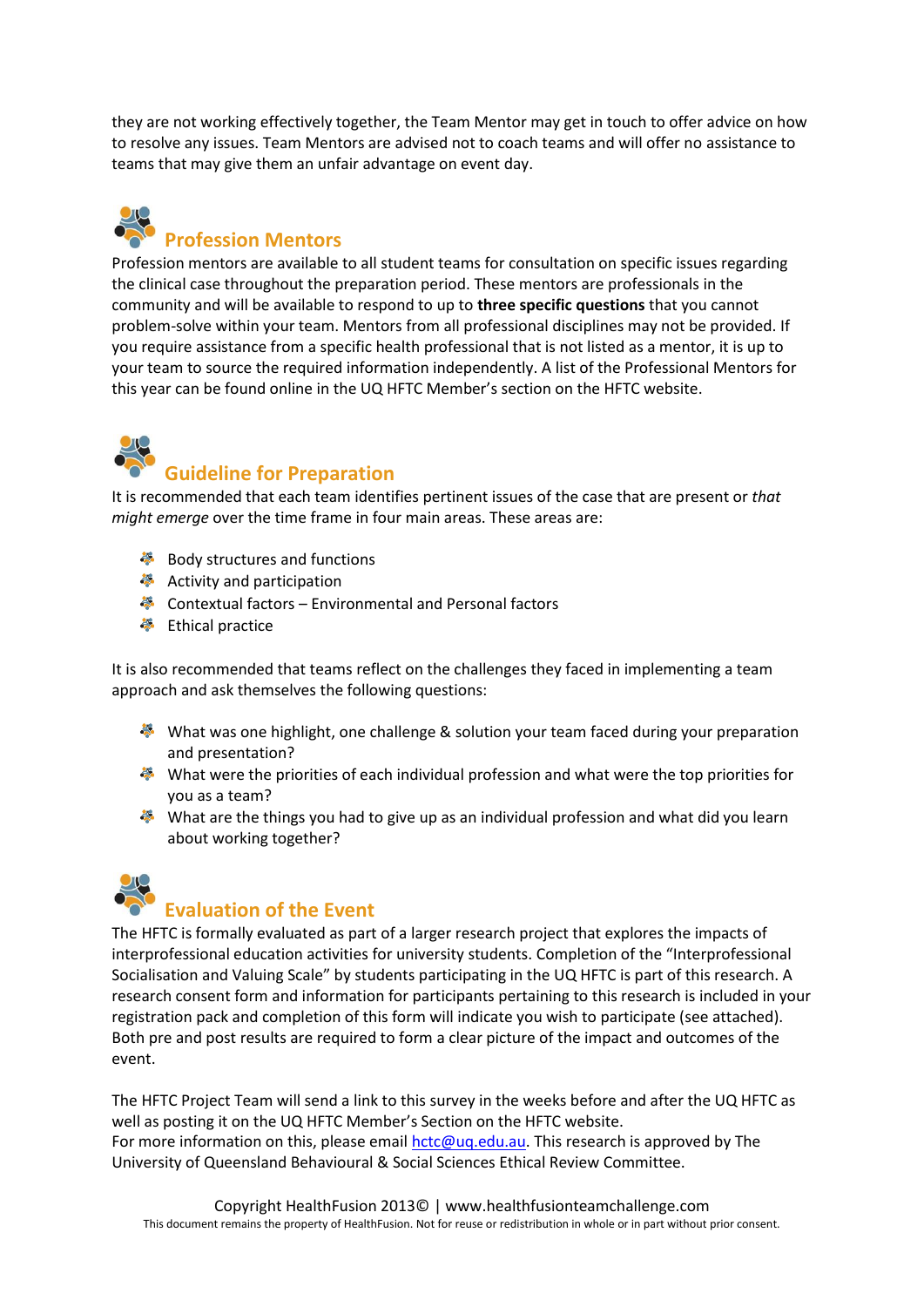

The HFTC is now on Facebook! To  $\mathbb{C}$  Like receive up to the minute updates you can 'Like" our page "HealthFusion Team Challenge".

## **The Trans-Tasman HealthFusion Team Challenge (TT HFTC)**

The local HFTC is the important precursor to the national event and the winning student team from the UQ HFTC has the opportunity to go on to compete at the **Annual Trans-Tasman HealthFusion Team Challenge** on **Friday 30 August, 2013**. The event will be hosted by the Queensland University of Technology (QUT) in the Room 360, Y Block, Gardens Point. Participation in this event must follow participation in the local UQ HFTC.



The UQ HFTC is coordinated by the Faculty of Health Sciences IPE Coordinator Prof Jill Thistlethwaite working in collaboration with the HFTC Project Directors comprising **AProf Rosalie Boyce, AProf Monica Moran** and **Prof Lisa Nissen**. However all queries regarding the UQ HFTC should be directed first to:

> **Ms Jane Furnas** HFTC Project Manager [e] [hctc@uq.edu.au](mailto:hctc@uq.edu.au)

Each professional discipline has an academic representative who coordinates the involvement of student from that discipline.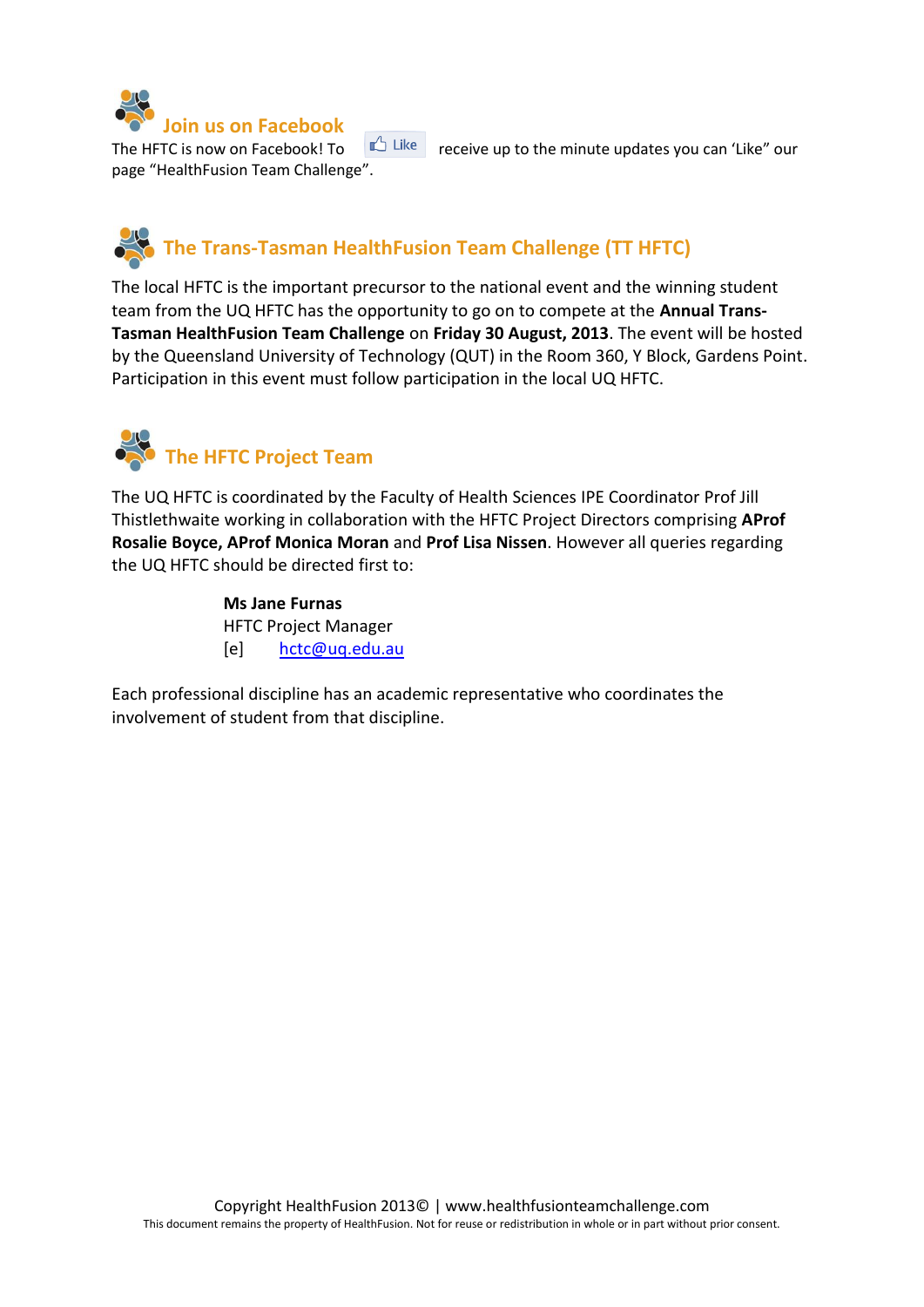

Note: All dates are subject to change. Please check your email regularly for notifications.

- **Friday 14 June, 2013** Deadline for online UQ HFTC registration. UQ HFTC forms must be returned by Friday 21 June 2013. Access to the UQ HFTC Member's only section pending the correct submission of the HFTC Student Team Application Form.
- **<sup>3</sup> 10 June 27 June 2013** Completion of the ISVS scale online via SurveyMonkey. The link will be emailed to all students and posted in the UQ HFTC member's only section.
- **Tuesday 25 June 2013** Teams released via email. Please make contact with your team members as soon as possible.
- **Friday 28 June 2013** Clinical case is made available in the UQ HFTC member's only section. Please go to the website to download your copy.
- **28 June 23 July 2013** Teams work independently on case management plan and their video submission.
- **Tuesday 23 July 2013 5pm**  Deadline to send the link to team video presentation to hctc@ug.edu.au. Teams may choose to upload their videos to their allocated Dropbox as a contingency.
- **Friday 26 July 2012 1pm 4pm UQ HFTC Team Activities Day, Venue TBC. Please visit the** HFTC website to confirm details.
- **26 July - 12 August 2012**  Completion of the ISVS scale online via SurveyMonkey. The link will be emailed to all students and posted in the UQ HFTC member's only section.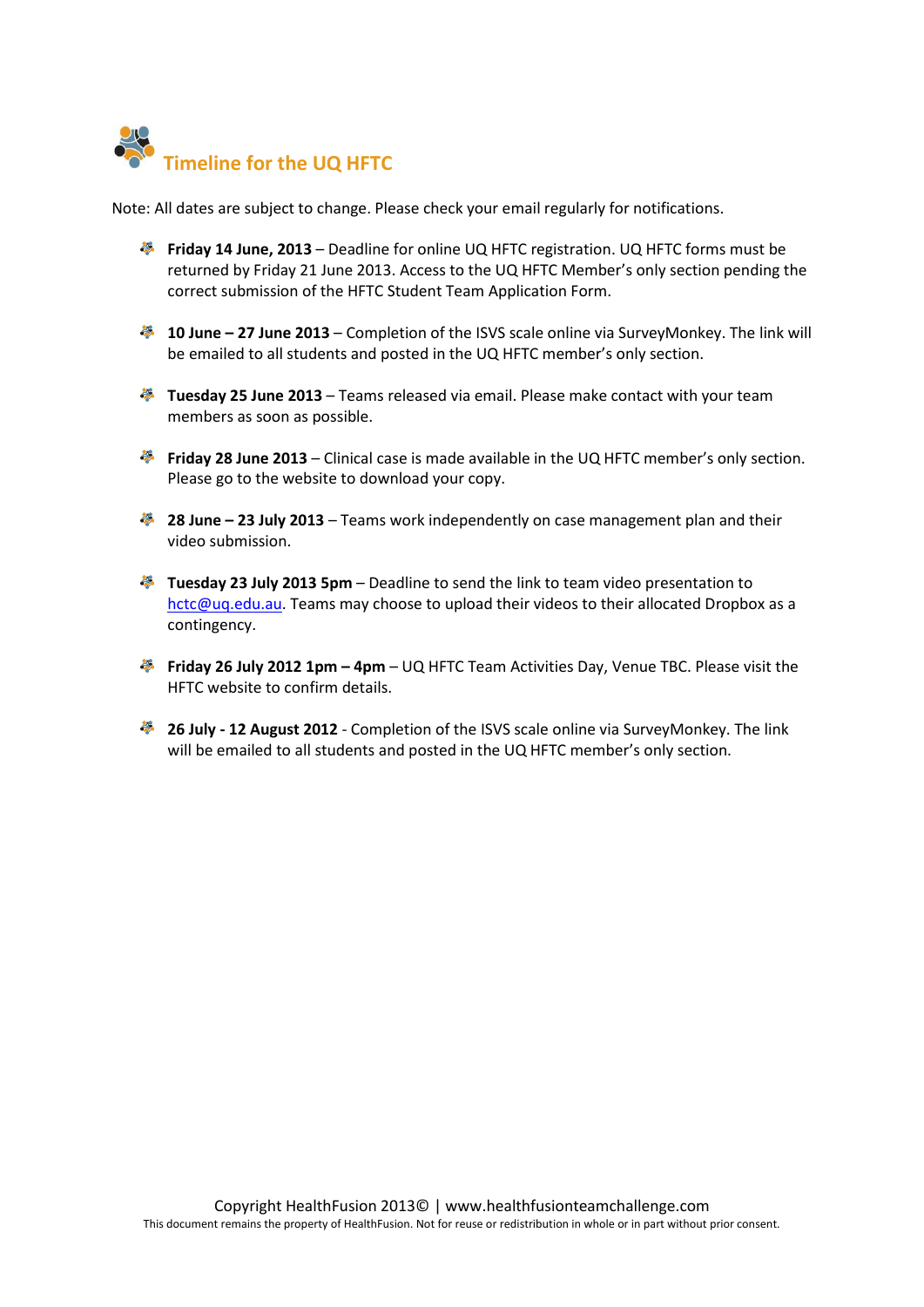

## **Registration Form – Please complete, scan and return to hctc@uq.edu.au**

| <b>Full Name</b>                                                        |                             |
|-------------------------------------------------------------------------|-----------------------------|
|                                                                         | <b>Professional Details</b> |
| Name of program                                                         |                             |
| <b>Year of commencement</b>                                             |                             |
| Your professional title upon<br>graduation                              |                             |
| Intended year of completion                                             |                             |
| <b>Part Time/Full Time</b>                                              |                             |
| List of other degrees/previous<br>studies undertaken in health          |                             |
|                                                                         | <b>Contact Details</b>      |
| <b>Phone/Mobile</b>                                                     |                             |
| Fax                                                                     |                             |
| <b>Postal Address</b>                                                   |                             |
| <b>Email</b>                                                            |                             |
| <b>Additional Information</b>                                           |                             |
| <b>Special dietary requirements?</b><br>(V, GF, No Pork, Allergies etc) |                             |
| How did you hear about the<br>HFTC?                                     |                             |
|                                                                         |                             |
| What motivated you to<br>participate in the HFTC?                       |                             |
|                                                                         |                             |
|                                                                         |                             |

Copyright HealthFusion 2013© | www.healthfusionteamchallenge.com This document remains the property of HealthFusion. Not for reuse or redistribution in whole or in part without prior consent.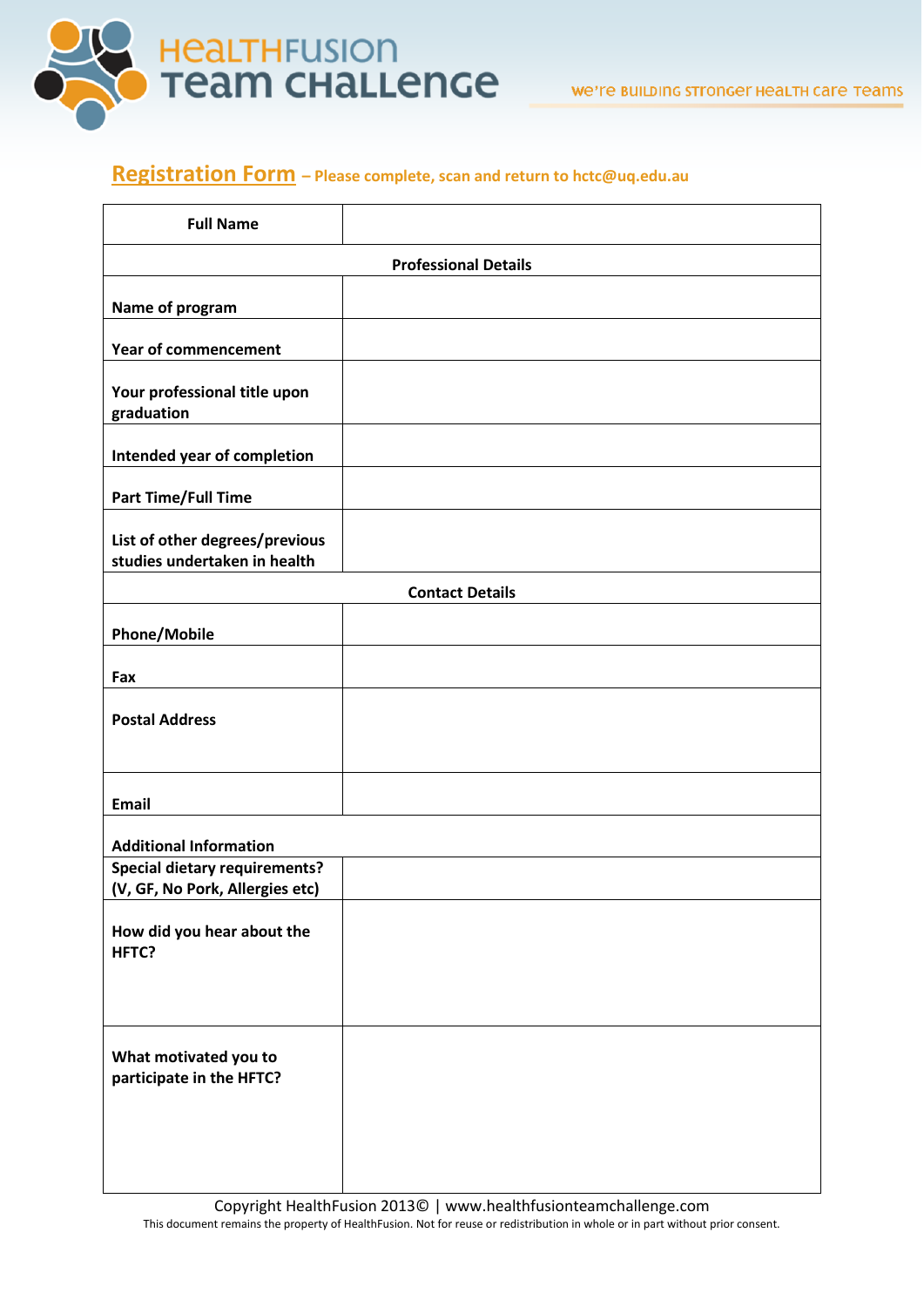

## **Consent form for HFTC Evaluation Research**

**(Print, sign and return to hctc@uq.edu.au)** 

**TITLE:** The HealthFusion Team Challenge (HFTC): A mixed methodology evaluation of the effectiveness of a university based interprofessional education (IPE) project.

**INVESTIGATORS:** AProf Monica Moran, Lecturer, Central Queensland University, AProf Rosalie Boyce, Research Advisor, School of Pharmacy, University of Queensland, Prof Lisa Nissen, School of Clinical Sciences, Queensland University of Technology

1. By signing this document I hereby consent to take part in the research project titled: *The HealthFusionTeam Challenge (HFTC): A mixed methodology evaluation of the effectiveness of a university based interprofessional education (IPE) project.* 

2. I acknowledge that I have read the information sheet provided and that I have had the project, so far as it affects me, fully explained to my satisfaction by the investigators. I freely consent to my participation in the project.

3. The details of the information gathering process has been explained to me. I understand that my participation involves responding to the voluntary pre and post-event online surveys and the voluntary post-event interview by phone or email to explore my experiences of participating in the learning activity the HealthFusion Team Challenge.

4. I am informed that the information I provide will be treated confidentially. The information I will provide will be kept only with an identification number. In the event of publication, there will be no personal identifying features published.

5. I understand that I am free to withdraw from the study at any time with no adverse consequences.

If you have any questions about the study at any time, feel free to contact the researcher, AProf Monica Moran, Central Queensland University, [p] 4923 2234.

**Independent Contact:** If you have any comments or complaints about the study you can contact the Ethics Officer, WMHSD Human Research Ethics Committee on 3271 8674 or email ethics@qcmhr.uq.edu.au. All complaints will be treated in confidence, investigated fully and you will be informed of the outcome.

| $\sim$ $\sim$<br>Signed |  |  |
|-------------------------|--|--|
|                         |  |  |

Print Name :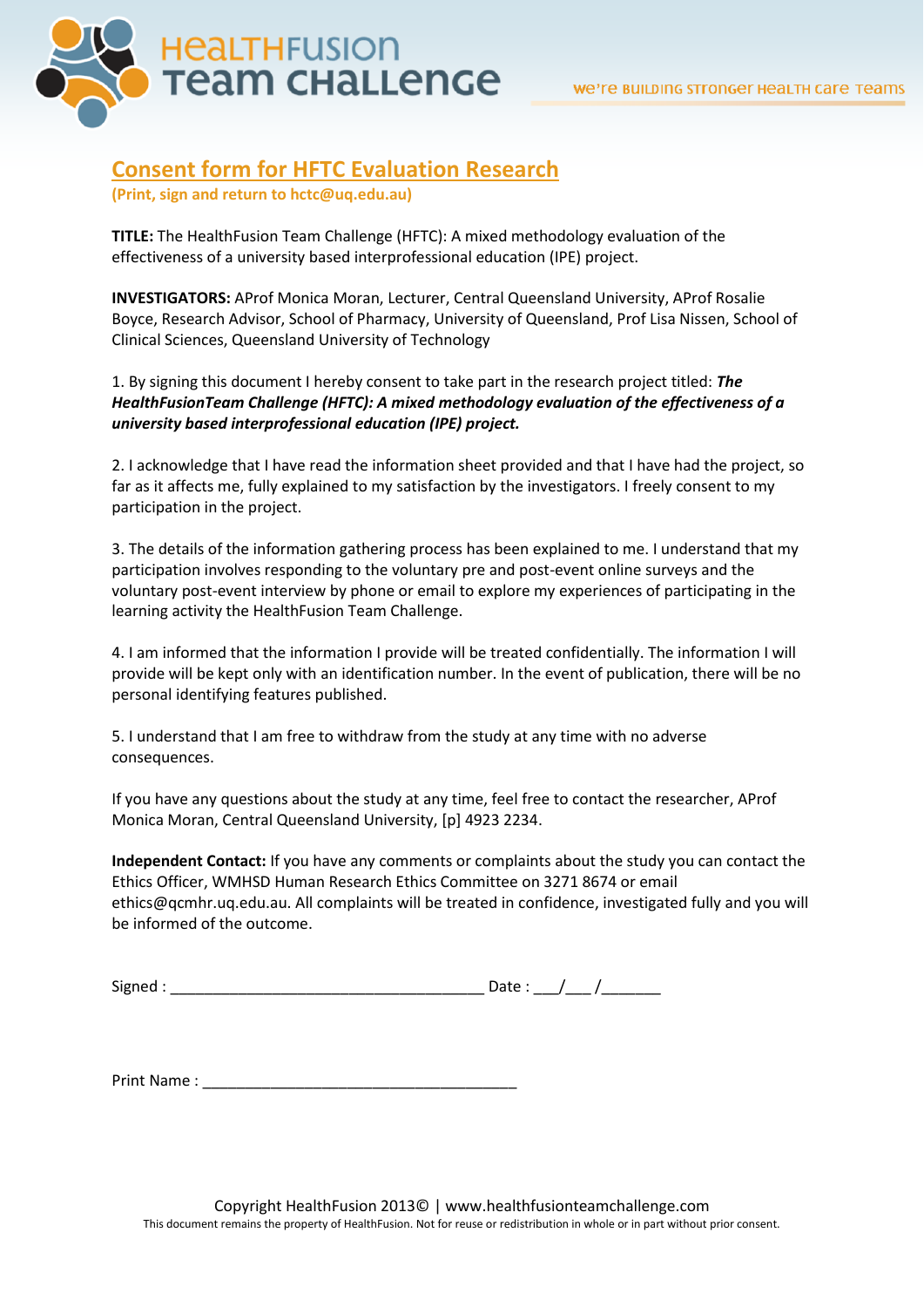#### **PARTICIPANT INFORMATION SHEET FOR COMPETITORS**

**TITLE:** The HealthFusion Team Challenge (HFTC): A mixed methodology evaluation of the effectiveness of a university based interprofessional education (IPE) project.

**INVESTIGATORS:** AProf Monica Moran, Lecturer, Central Queensland University, AProf Rosalie Boyce, Research Advisor, School of Pharmacy, University of Queensland, Prof Lisa Nissen, School of Clinical Sciences, Queensland University of Technology

#### **What this project is about:**

The aim of this research project is to examine from the student perspective the impact of the HealthFusion Team Challenge (HFTC) in the promotion of interprofessional learning and collaborative practice.

The goal of university based interprofessional education (IPE) is to prepare students for effective and collaborative participation in health care teams. To achieve this, IPE methods must create meaningful learning experiences for students that will facilitate real change in their interprofessional practice. The HealthFusion Team Challenge (HFTC) is a possible means of achieving this goal.

The overall rationale of this study is twofold: 1) To contribute to the development of an effective IPE programme that will produce graduating health professionals who are prepared for effective and collaborative interprofessional practice and 2) To contribute to the underdeveloped body of IPE evaluation and evidence-based practice research.

#### **What you may be asked to do:**

You will be asked to take part in pre and post event online surveys, administered through an online service. You will also asked to participate in a post-event interview. This will be conducted on a one-on-one basis by HFTC facilitators and will take place either over the phone or through email correspondence. The interview comprises 17 questions and is estimated to take approximately 20-25 minutes of the student's time.

#### **How will my privacy be maintained?**

Your privacy while participating in the study will be maintained at all times. You will be assigned a number with which all data pertaining to you will be labelled. Files will be kept in a password protected data file in the School of Health and Rehabilitation Sciences and will only be accessible by the researchers. Phone interviews will be recorded to assist in transcription and this recording will be destroyed directly after this has taken place. Your participation in this study is entirely voluntary and the decision to participate or not will not affect you adversely in any way. You will have the opportunity to withdraw from the research study at any time should you wish to do so, with no adverse consequences. Your participation in this study will have no bearing on the outcome of the HealthFusion Team Challenge and judges and event organisers will be blind to your participation status.

#### **Benefit of participation:**

The purpose of this research is to improve the quality of interprofessional education for Health Science students. Whilst your involvement will contribute to this, it may not be of any direct benefit to you.

#### **Will I receive feedback?:**

A summary of the overall outcomes of the study, as well as all data pertaining to you, will be made available to you on request. If you wish to view them please make your request to the contact below.

#### **If I have queries about the research:**

If you have any questions about the study at any time, feel free to contact the researcher, AProf Monica Moran, Central Queensland University, [p] 4923 2234.

#### **Ethical clearance statement:**

This study adheres to the guidelines of the ethical review process of The University of Queensland. Whilst you are free to discuss your participation in thus study with the project staff (contactable on ph: 3365 3451), if you would like to speak to an officer of the University not involved in the study, you may contact the Ethics Officer on 3365 3924.

Monica Moran  $M_{\text{max}}$   $M_{\text{max}}$  Date:  $13/05/2013$ 

**Chief Researcher** 

Copyright HealthFusion 2013© | www.healthfusionteamchallenge.com

This document remains the property of HealthFusion. Not for reuse or redistribution in whole or in part without prior consent.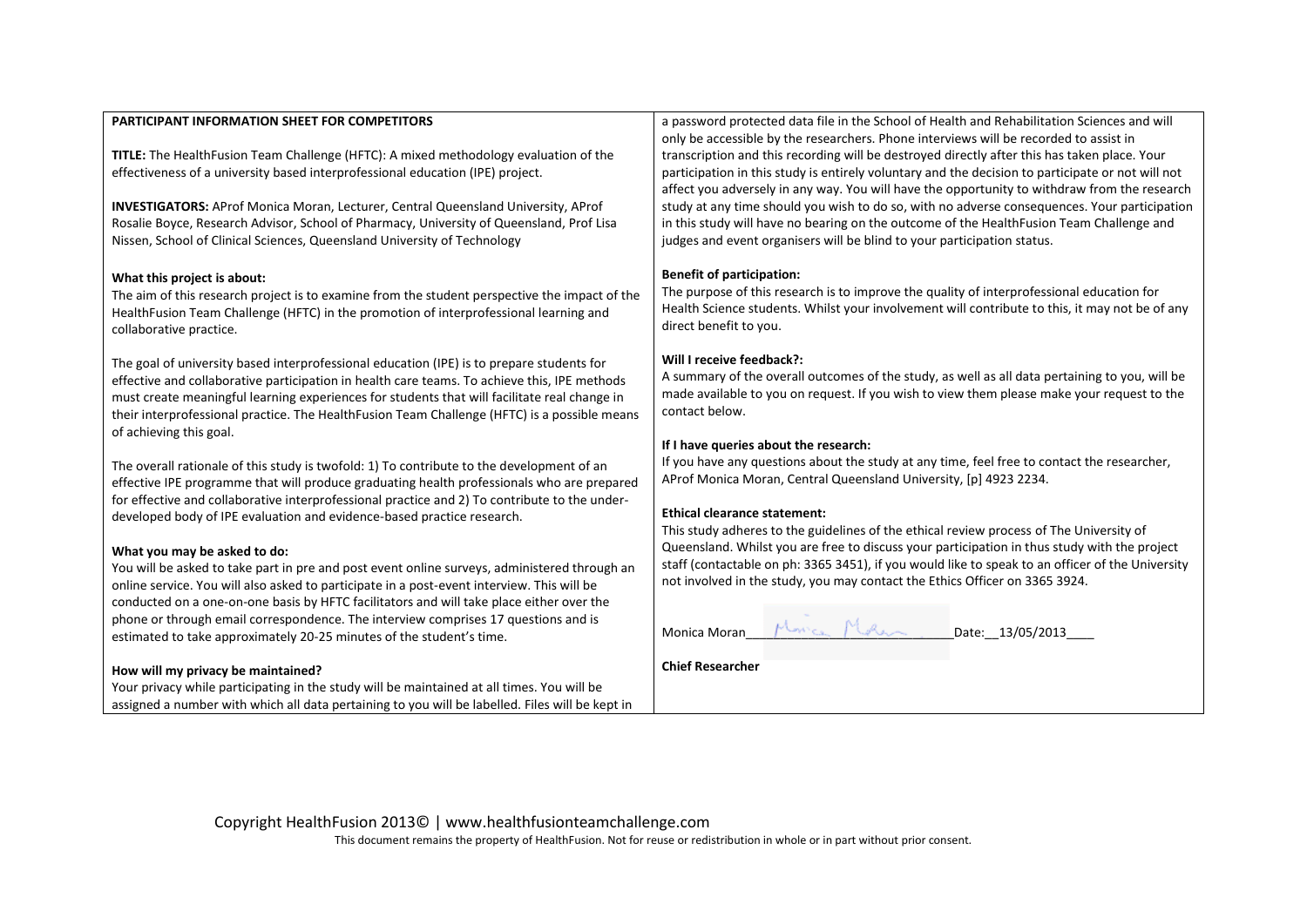

## **Media Release Form**

**(Print, sign and return to hctc@uq.edu.au)** 



Media and Document Permission Form

| hereby give permission                                              |
|---------------------------------------------------------------------|
| for photographs and video footage collected as part of the 2013 UQ  |
| HealthFusion Team Challenge (28 June – 26 July 2013) to be used by  |
| the HFTC for documentation and promotional purposes and any further |
| projects, deemed suitable by the UQ School of Pharmacy.             |

Signature of donor: \_\_\_\_\_\_\_\_\_\_\_\_\_\_\_\_\_\_\_\_\_\_\_\_\_\_\_\_\_\_

Date: / /

Sighted by (UQ staff member): Jane Furnas (HFTC Project Officer)

Date: / /

Signature: \_\_\_\_\_\_\_\_\_\_\_\_\_\_\_\_\_\_\_\_\_\_\_\_\_\_\_\_\_\_\_\_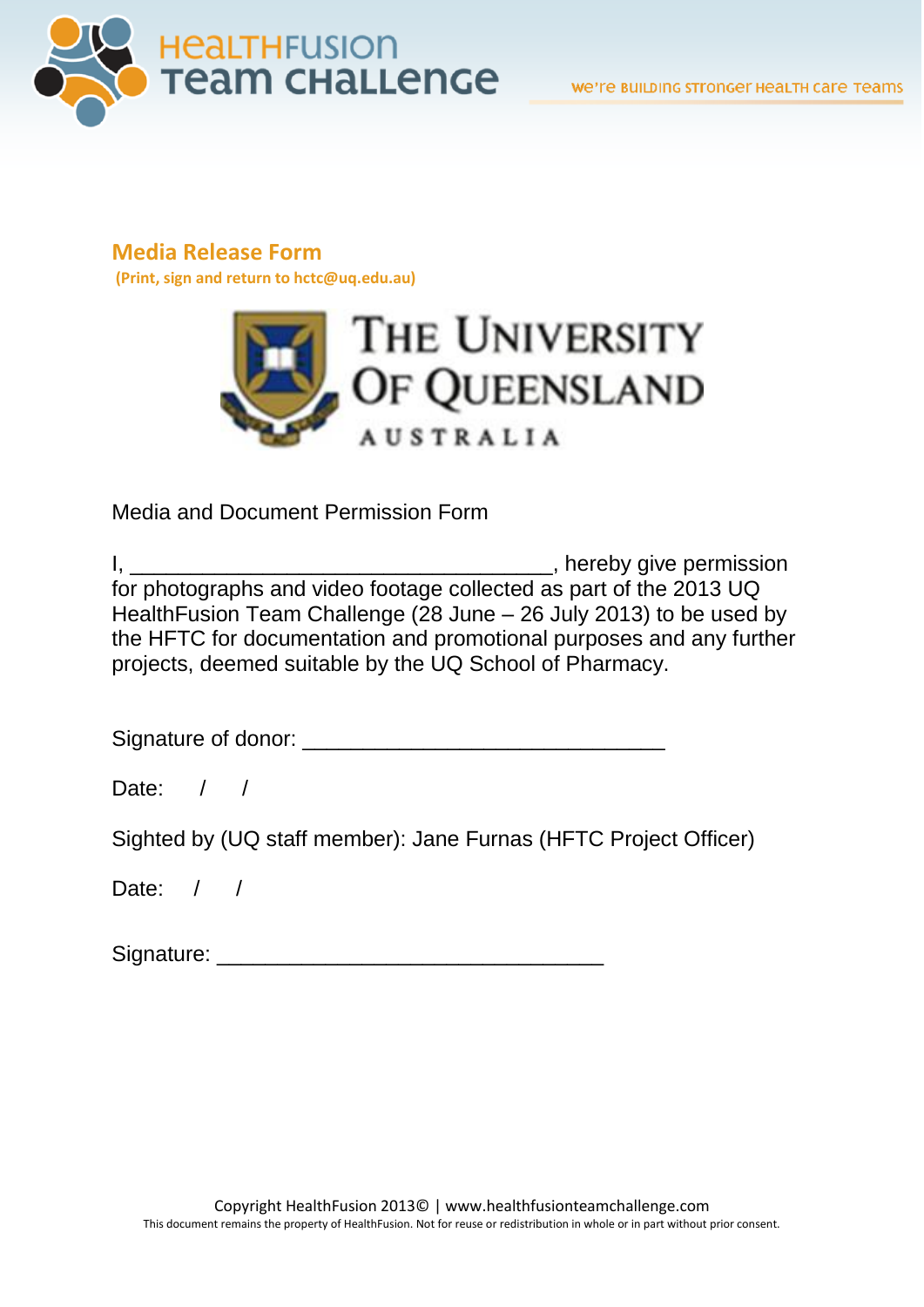

## **Video Help Guide**

## **Guidelines**

**Length:** 4 minutes, with up to 15 seconds either side of the time limit.

**Format: .WMV** or **.AVI** for windows or **.MOV** for Macs. These are the standard output formats for Windows Movie Maker and Apple iMovie. These two programs are the simplest to use but please feel free to use whatever program is easiest for you.

*(Adobe Premier Pro users please export to format .WMV 1024*.)

**Content:** Your management package can include almost anything within reason. This includes video, images, text overlay and music. It is really only limited by your imagination. **Please note:** If you are using anyone else's work such as movies or music you **MUST** give them due recognition. This can be done in small text the bottom of the screen or in the final credits. This is good professional practice.

> As always, please use your own discretion as to what is appropriate for a universitybased project.

**Submission: Each group needs to upload their video by the due date to YouTube as an "Unlisted" clip.** This means that only people who have the specific link will be able to view the video and it is invisible to search engines. This preserves your privacy and also ensures other teams cannot view your submissions until a winner is announced.

> To secure your clip, check the box "Unlisted" in the three privacy options available to you while your upload completes. Once upload is complete a link will become available that you can then copy and paste into an email to the HFTC Team. This is the link we will send to the HFTC Judging Panel so they can view your submission. It is a good idea to check your link once your upload has been approved by YouTube to make sure it works. Emai[l hctc@uq.edu.au](mailto:hctc@uq.edu.au) if you are experiencing serious difficulties and the HFTC Project Officer will do their best to help you.

## **Tips for a good video**

- **Don't lose sight of the goal.** Remember, the judges will be looking at the quality of your patient management package and your ability to work well as a team, not an Oscar-winning performance. (Although if you can act too, that's always helpful.)
- **Be creative!** You are only limited by your imagination, so make your video stand out from the crowd. But remember:
- **Sometimes, less is more.** Try not to overload the project with flashing images, crazy video work or annoying music. This will in all likelihood just annoy the judges and make them feel sick instead of impressed.
- **Check your volume levels!** If we can't hear you, we can't judge you. Also look out for background sound like birds, cars and crowds of people that might drown you out.